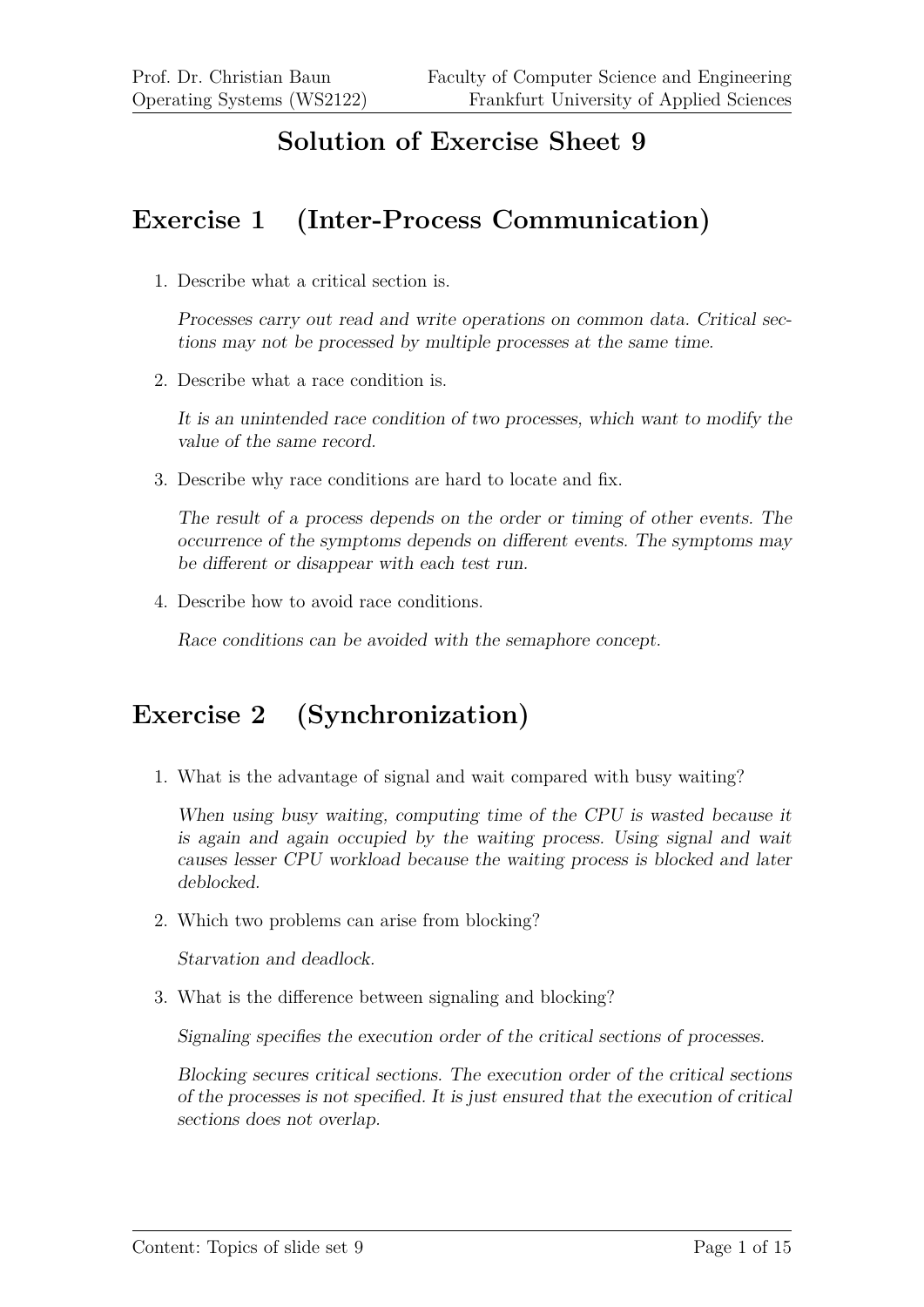- 4. Which four conditions must be fulfilled at the same time as precondition that a deadlock can arise?
	- $\Box$  Recursive function calls  $\boxtimes$  Mutual exclusion  $\Box$  Frequent function calls
	-
	- $\Box$  Nested for loops ⊠ No preemption

 $\boxtimes$  Hold and wait

- $\Box$  > 128 processes in blocked state
- $\Box$  Iterative programming
- $\boxtimes$  Circular wait
- $\Box$  Queues

5. Does a deadlock occur? Perform the deadlock detection with matrices.

$$
Existing resource vector = \begin{pmatrix} 8 & 6 & 7 & 5 \end{pmatrix}
$$

Current allocation matrix =  $\lceil$  $\Big\}$ 2 1 0 0 3 1 0 4 0 2 1 1 1 Request matrix =  $\sqrt{ }$  $\overline{\phantom{a}}$ 3 2 4 5 1 1 2 0 4 3 5 4 1  $\Big\}$ 

The existing resource vector and the current allocation matrix are used to calculate available resource vector.

Available resource vector = 
$$
(3 \ 2 \ 6 \ 0)
$$

Only process 2 can run with this available resource vector. The following available resource vector results when process 2 has finished execution and deallocates its resources.

$$
Available resource vektor = \begin{pmatrix} 6 & 3 & 6 & 4 \end{pmatrix}
$$

Only process 3 can run with this available resource vector. The following available resource vector results when process 3 has finished execution and deallocates its resources.

Available resource vector = 
$$
(6 \ 5 \ 7 \ 5)
$$

Process 1 is not blocked.

No deadlock occurs.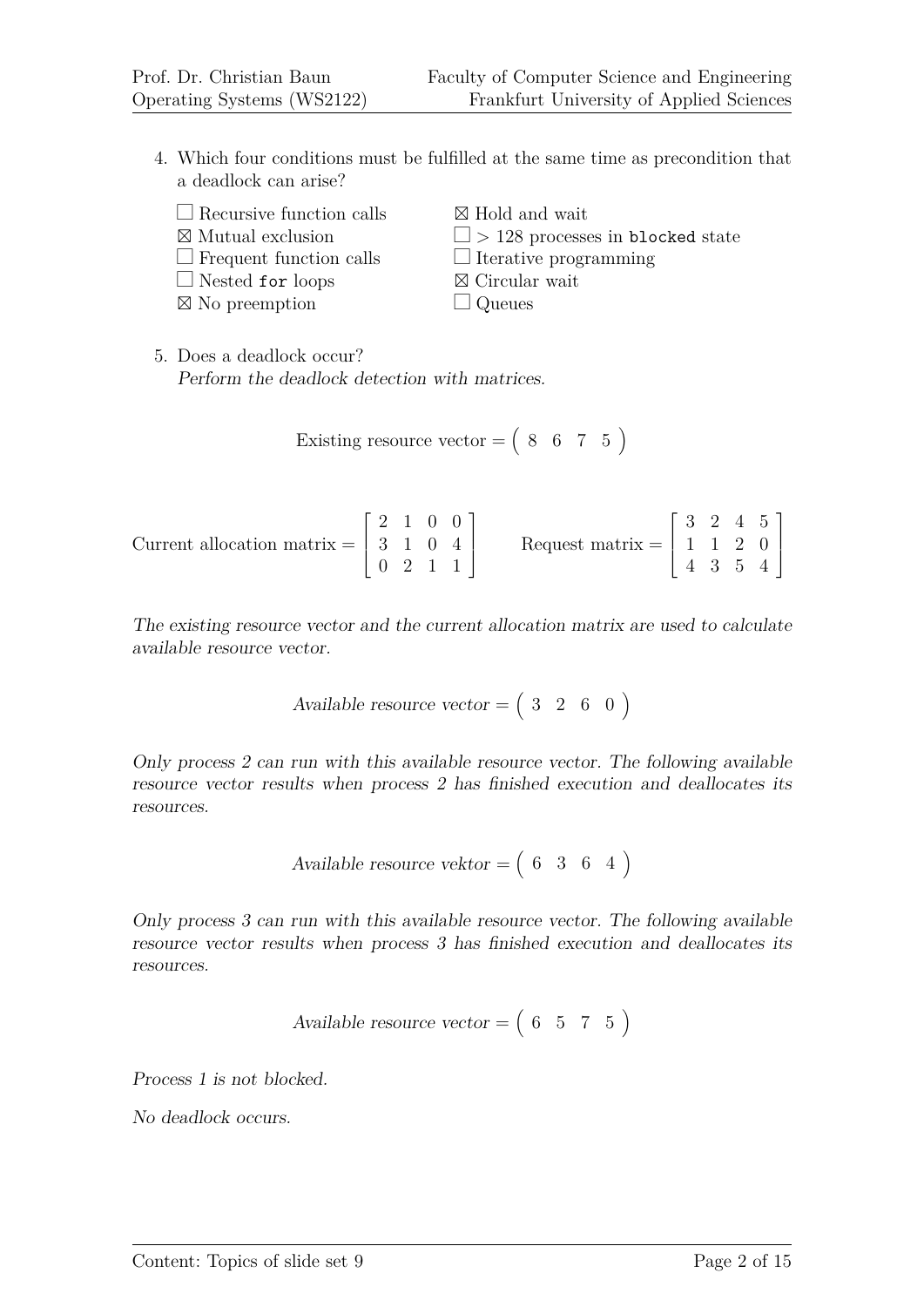# **Exercise 3 (Communication of Processes)**

1. What must be considered, when inter-process communication via shared memory segments is used?

The processes need to coordinate the accesses themselves and to ensure that their memory accesses are mutually exclusive. A receiver process, cannot read data from the shared memory, before the sender process has finished its current write operation. If access operations are not coordinated carefully, inconsistencies occur.

2. What is the function of the shared memory table in the Linux kernel?

Linux/UNIX operating systems contain a shared memory table, which contains information about the existing shared memory segments. This information includes: Start address in memory, size, owner (username and group) and privileges.

3. What is the impact of a restart (reboot) of the operating system on the existing shared memory segments? (Only a single answer is correct!)

 $\Box$  The shared memory segments are created new during boot and the contents are restored.

 $\Box$  The shared memory segments are created new during boot, but they remain empty. This means, only the contents are lost.

- The shared memory segments and their contents are lost.

 $\Box$  Only the shared memory segments are lost. The operating system stores the contents in temporary files inside the folder \tmp.

4. According to which principle operate message queues? (Only a single answer is correct!)

 $\Box$  Round Robin  $\Box$  LIFO  $\Box$  FIFO  $\Box$  SJF  $\Box$  LJF

5. How many processes can communicate with each other via a pipe?

2

6. What is the effect, when a process tries to write data into a pipe without free capacity?

The process that tries to write into the pipe is blocked.

7. What is the effect, when a process tries to read data from an empty pipe?

The process that tries to read from the pipe is blocked.

8. Which two different types of pipes exist?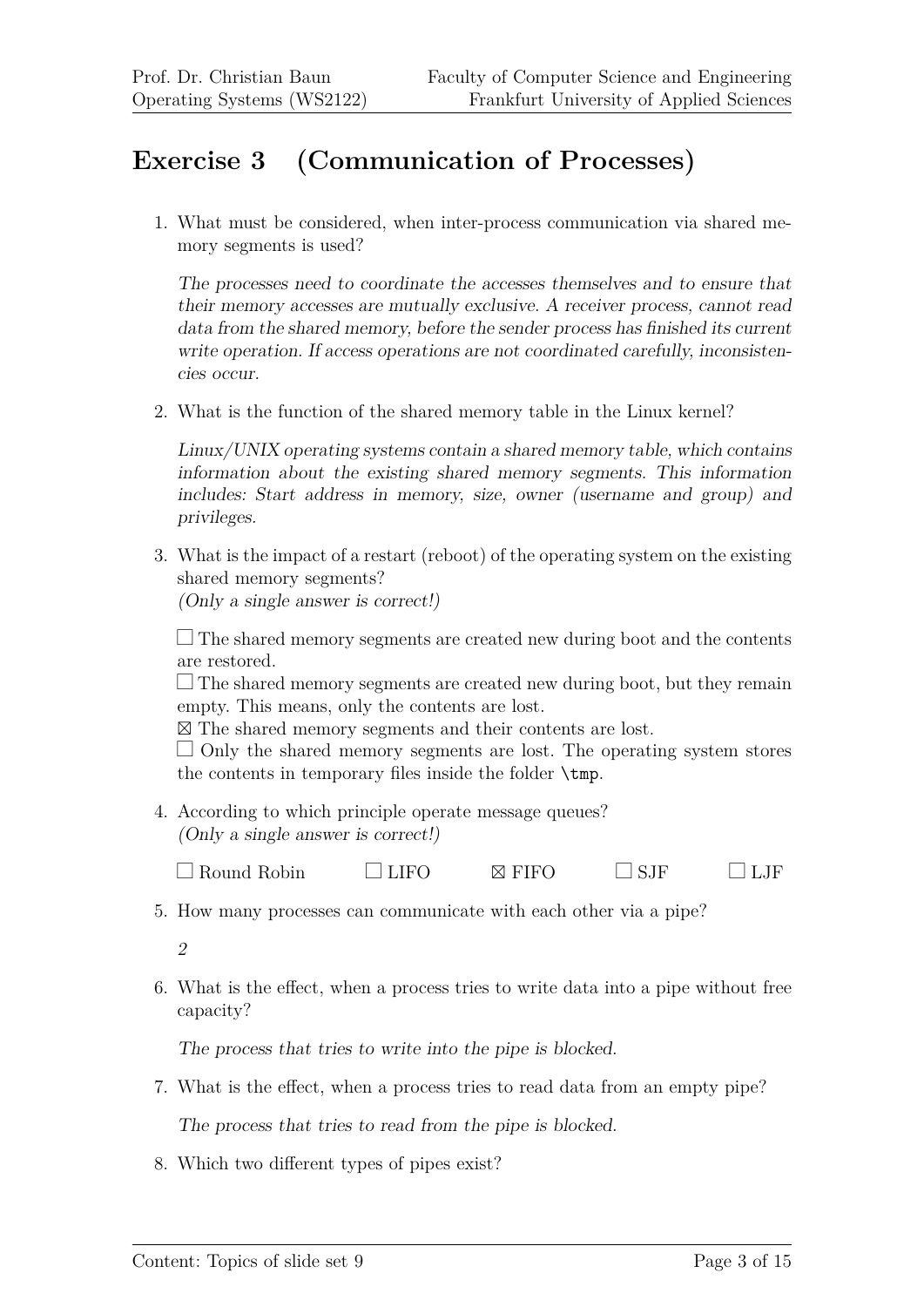Anonymous pipes and named pipes.

9. Which two different types of sockets exist?

Connection-less sockets (also called: datagram sockets) and connectionoriented sockets (also called: stream sockets).

10. Communication via pipes works. . . (Only a single answer is correct!)

| $\Box$ memory-based |  |
|---------------------|--|

message-based

11. Communication via message queues works. . . (Only a single answer is correct!)

 $\Box$  memory-based ⊠ message-based

12. Communication via shared memory segments works. . . (Only a single answer is correct!)

 $\boxtimes$  memory-based

13. Communication via sockets works. . . (Only a single answer is correct!)

 $\Box$  memory-based

message-based

 $\Box$  message-based

14. Which two sorts of inter-process communication operate bidirectional?

| $\boxtimes$ Shared memory segments | $\Box$ Message queues |
|------------------------------------|-----------------------|
| $\Box$ Anonymous pipes             | □ Named pipes         |
| $\boxtimes$ Sockets                |                       |

15. Name a sort of inter-process communication, which can only be used for processes, which are closely related to each other.

| $\Box$ Shared memory segments | $\Box$ Message queues |
|-------------------------------|-----------------------|
| $\boxtimes$ Anonymous pipes   | $\Box$ Named pipes    |
| $\Box$ Sockets                |                       |

16. Which sort of inter-process communication allows communication over computer boundaries?

| $\Box$ Shared memory segments | $\Box$ Message queues |
|-------------------------------|-----------------------|
| $\Box$ Anonymous pipes        | $\Box$ Named pipes    |
| $\boxtimes$ Sockets           |                       |

17. With which sorts of inter-process communication remains the data intact without a bound process?

| $\boxtimes$ Shared memory segments | $\boxtimes$ Message queues |
|------------------------------------|----------------------------|
| $\Box$ Anonymous pipes             | $\Box$ Named pipes         |

 $\Box$  Sockets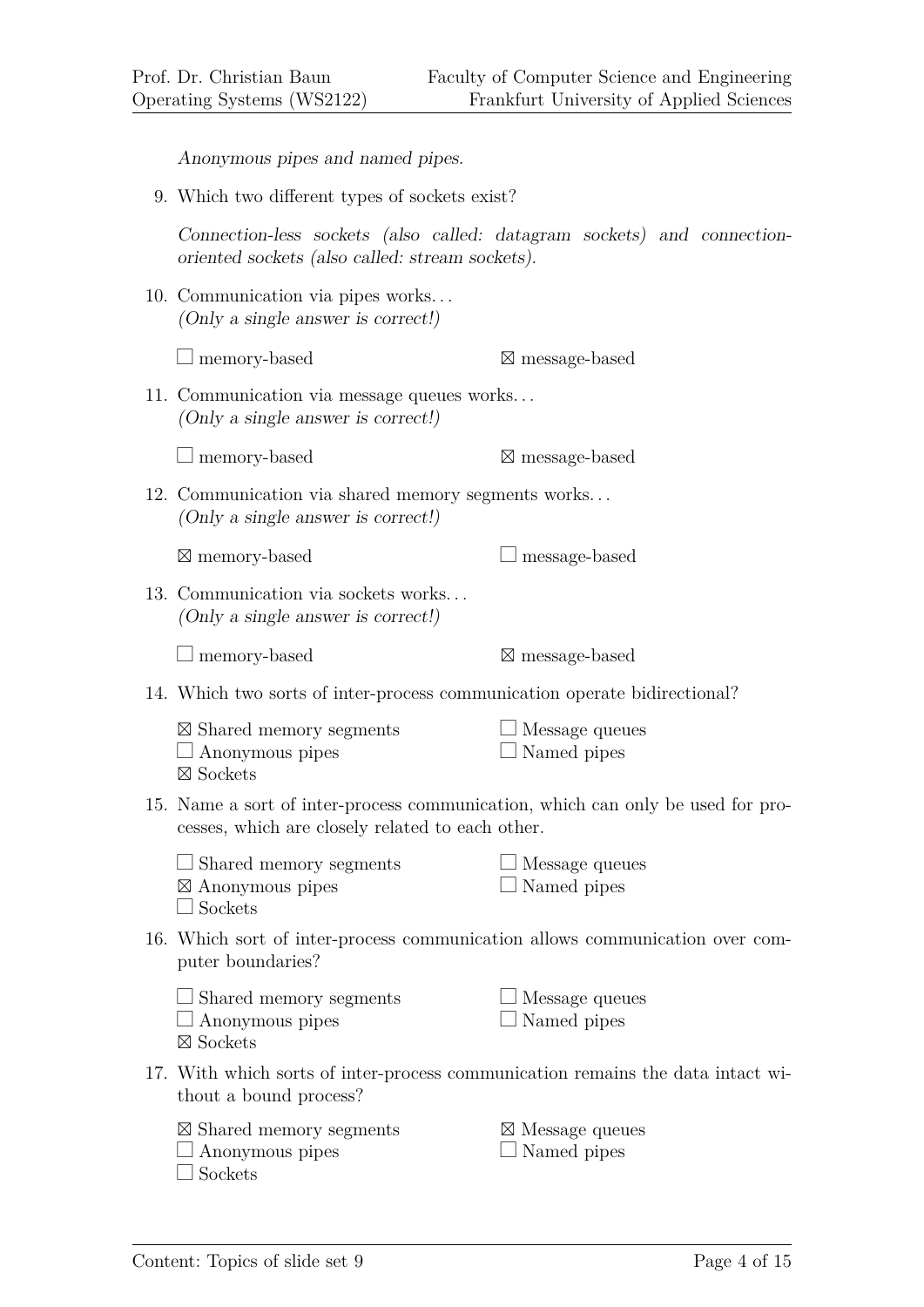$\Box$  Sockets

- 18. For which sort of inter-process communication guarantees the operating system not the synchronization?
	- ⊠ Shared memory segments  $\Box$  Anonymous pipes

 $\Box$  Message queues  $\Box$  Named pipes

# **Exercise 4 (Cooperation of Processes)**

1. What is a semaphore and what is its intended purpose?

A semaphore is a counter lock.

2. Which two operations are used with semaphores? Provide the names of the operations and for each operation a short description of the functioning.

The access operation  $P(S)$  tries to reduce (decrement) the value of the counter variable S.

The access operation  $V(S)$  increments the value of the counter variable S.

3. What is the difference between Semaphores versus blocking?

In contrast to semaphores, can locks only be used to allow a single process entering the critical section at the same time.

4. What is a binary semaphore?

Binary semaphores are initialized with value 1 and ensure that 2 or more processes cannot simultaneously enter their critical sections.

5. What is a mutex and what is its intended purpose?

Semaphores offer the feature of counting. However, if this feature is not required, a simplified semaphore version, the mutex can be used instead. Mutexes are used to protect critical sections, which are allowed to be accessed by only a single process at any given moment.

6. Which type of semaphores has the same functionality as the mutex?

Binary semaphore.

7. Which states can a mutex have?

Mutexes can only have 2 states: "occupied" and "not occupied".

8. Which Linux/UNIX command returns information about existing shared memory segments, message queues and semaphores?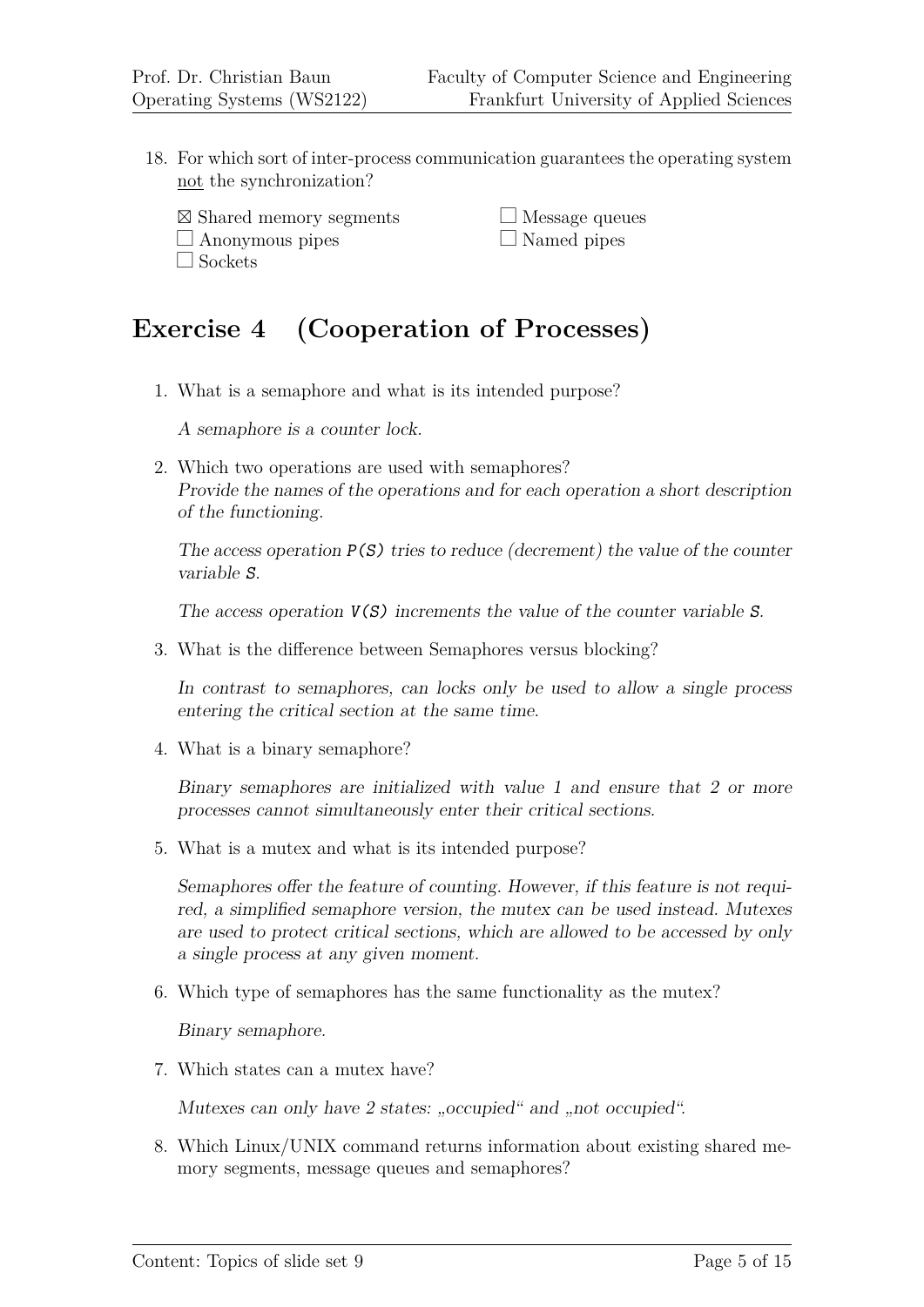ipcs

9. Which Linux/UNIX command allows to erase existing shared memory segments, message queues and semaphores?

ipcrm

# **Exercise 5 (Producer/Consumer Scenario)**

A producer should send data to a consumer. A buffer with limited capacity should be used to minimize the waiting times of the consumer. Data is placed into the buffer by the producer and the consumer removes data from the buffer. Mutual exclusion is necessary in order to avoid inconsistencies. If the buffer has no more free capacity, the producer must block itself. If the buffer is empty, the consumer must block itself.



For synchronizing the two processes, create the required semaphores, assign them initial values and insert semaphore operations.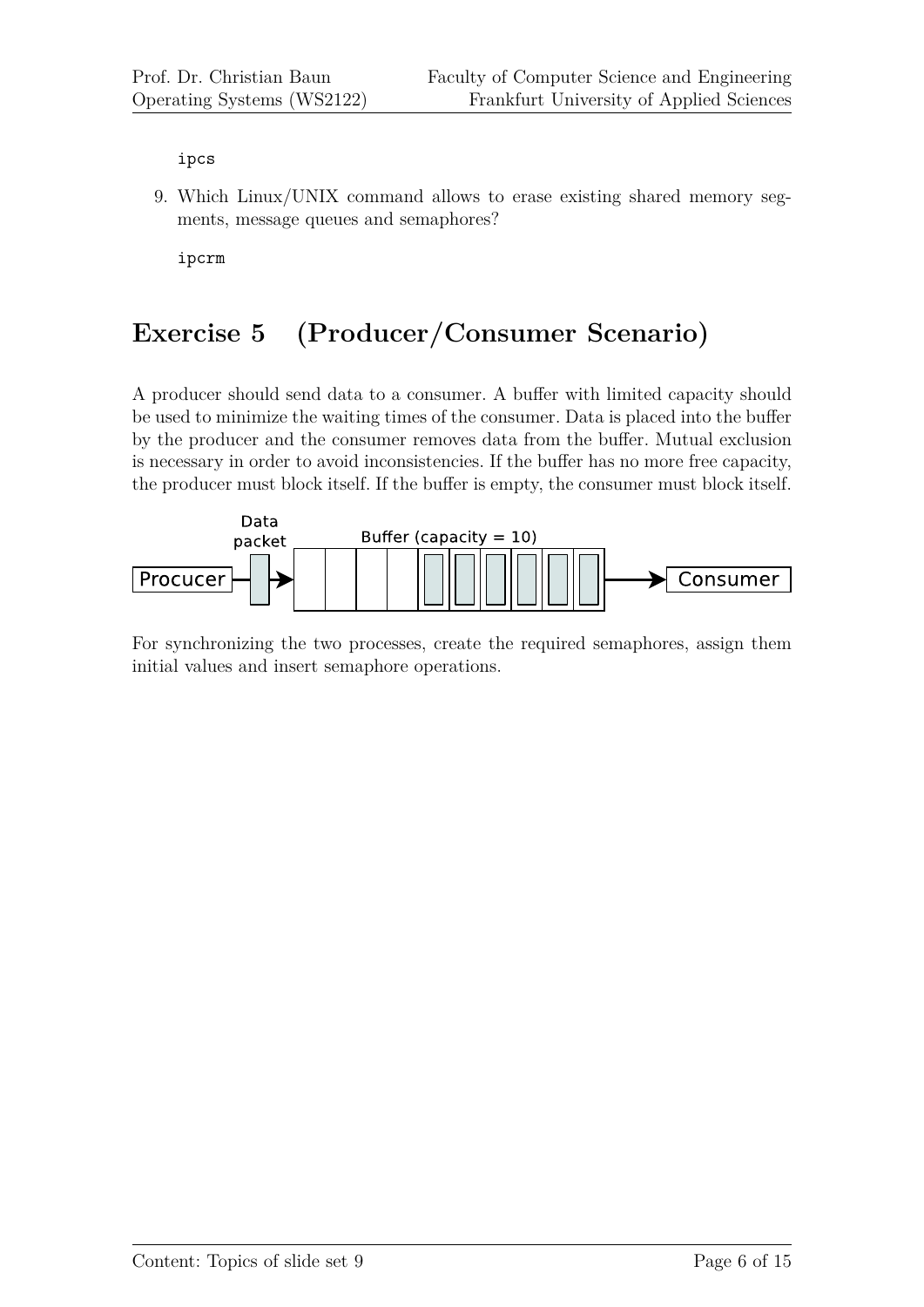```
typedef int semaphore ; // semaphores are of type integer
semaphore filled = 0; // counts the occupied locations in the buffer
semaphore empty = 10; // counts the empty locations in the buffer
semaphore mutex = 1; // controls access to the critial sections
void producer ( void ) {
 int data ;
 while ( TRUE ) { // infinite loop
   createDatapacket ( data ); // create data packet
   P ( empty ); // decrement the empty locations counter
   P(mutex); \frac{1}{2} enter the critical section<br>insertDatapacket(data); \frac{1}{2} write data packet into the
                            // write data packet into the buffer
   V ( mutex ); // leave the critical section
   V ( filled ); // increment the occupied locations counter
 }
}
void consumer ( void ) {
 int data ;
 while (TRUE) { \frac{1}{2} // infinite loop
   P ( filled ); // decrement the occupied locations counter
   P ( mutex ); // enter the critical section
   removeDatapacket ( data ); // pick data packet from the buffer
   V ( mutex ); // leave the critical section
   V ( empty ); // increment the empty locations counter
   consumeDatapacket ( data ); // consume data packet
 }
}
```
# **Exercise 6 (Semaphores)**

In a warehouse, packages are delivered constantly by a supplier and picked up by two deliverers. The supplier and the deliverers need to pass through a gate. The gate can always be passed only by a single person. The supplier brings three packages with every shipment to the incoming goods section. One of the deliverers can pick two packages with every pickup from the outgoing goods section. The other deliverer can pick only a single package per pickup from the outgoing goods section.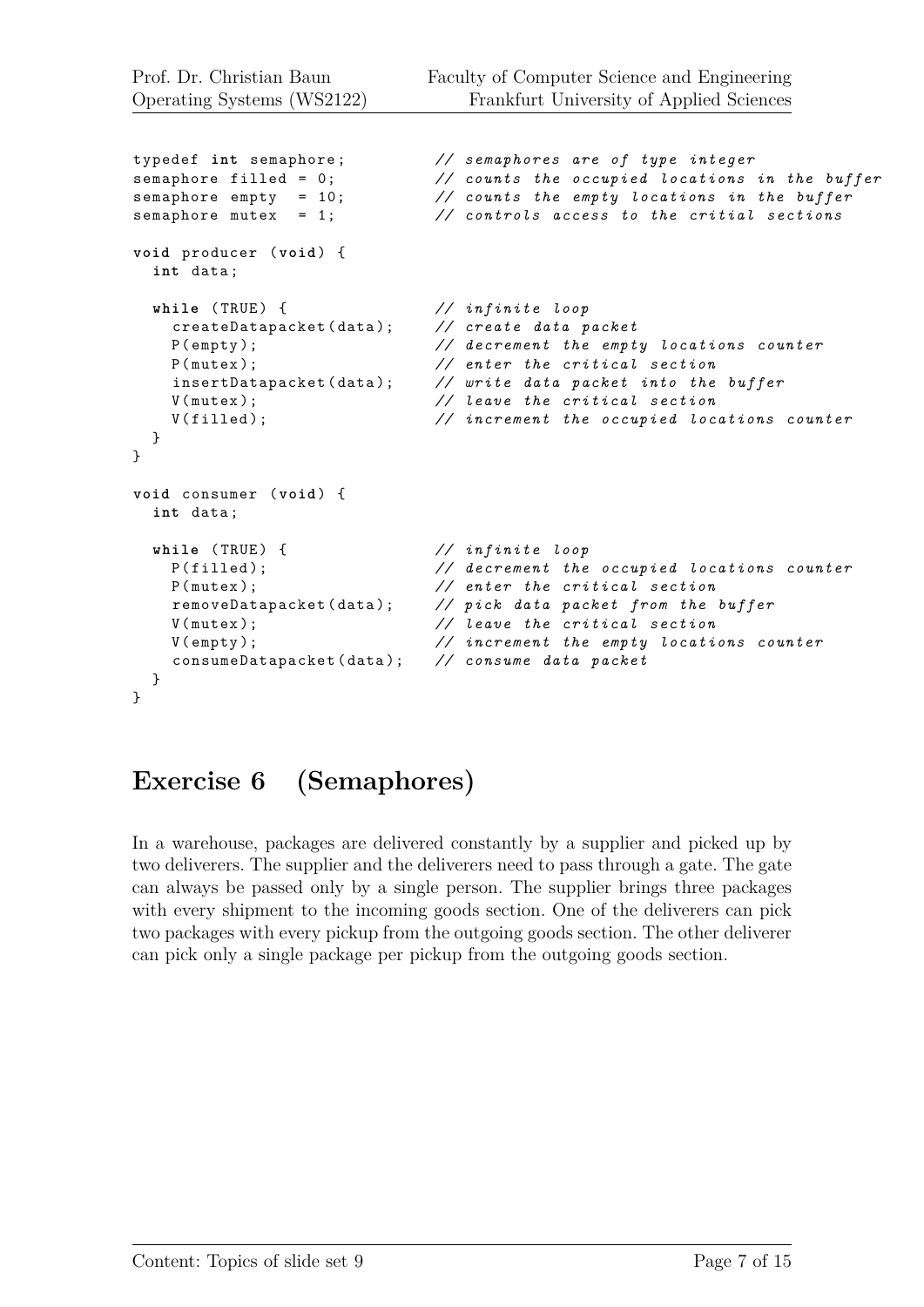```
sema gate = 1sema outgoing = 1
sema empty = 10
sema occupied = 0Supplier
{
  while (TRUE)
  {
   P(gate);
    <Pass through gate>;
    V(gate);
    <Enter incoming
    goods section>;
    P(empty);
    P(empty);
    P(empty);
    <Unload 3 packets>;
    V(occupied);
    V(occupied);
    V(occupied);
    <Leave incoming
    goods section>;
    P(gate);
    <Pass through gate>;
    V(gate);
    }
}
                          Deliverer_X
                          {
                            while (TRUE)
                            {
                              P(gate);
                              <Pass through gate>;
                              V(gate);
                              P(outgoing);
                              <Enter outgoing
                              goods section>;
                              P(occupied);
                              P(occupied);
                              <Pick 2 packets>;
                              V(empty);
                              V(empty);
                              <Leave outgoing
                              goods section>;
                              V(outgoing);
                              P(gate);
                              <Pass through gate>;
                              V(gate);
                              }
                          }
                                                     Deliverer_Y
                                                     {
                                                       while (TRUE)
                                                       {
                                                         P(gate);
                                                         <Pass through gate>;
                                                         V(gate);
                                                         P(outgoing);
                                                         <Enter outgoing
                                                         goods section>;
                                                         P(occupied);
                                                         <Pick 1 packet>;
                                                         V(empty);
                                                         <Leave outgoing
                                                         goods section>;
                                                         V(outgoing);
                                                         P(gate);
                                                         <Pass through gate>;
                                                         V(gate);
                                                         }
                                                     }
```
Exactly one process Supplier, one process Deliverer\_X and one process Deliverer Y exist.

For synchronizing the three processes, create the required semaphores, assign them values and insert semaphore operations.

These conditions must be met:

- Only a single process can pass through the gate. It is impossible that multiple processes pass though the gate simultaneously.
- Only one of both existing deliverers can access the outgoing goods section. It is impossible that both deliverers access the outgoing goods section simultaneously.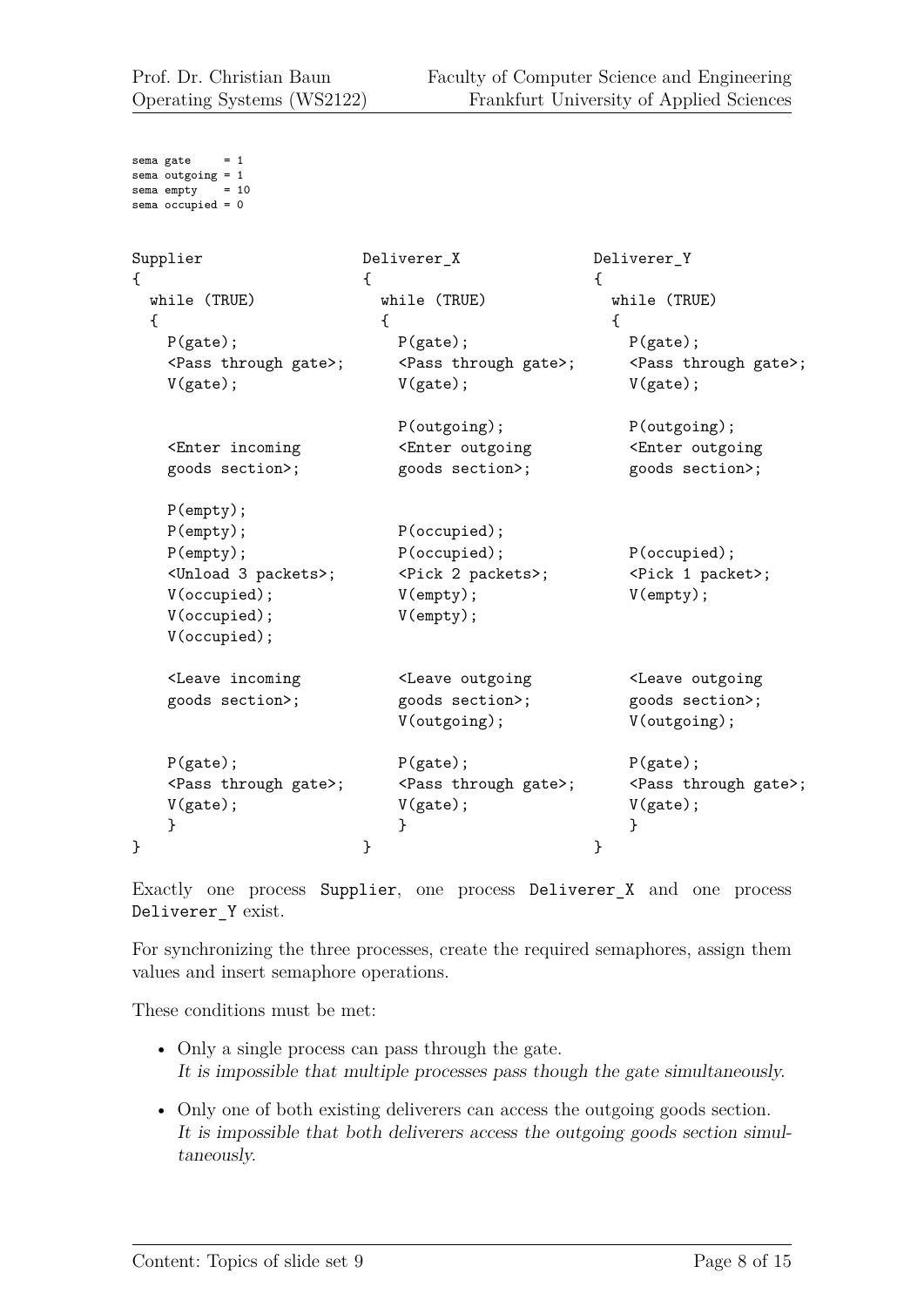- It should be possible that the supplier and one of the deliverers can simultaneously unload and pick goods.
- The capacity of the warehouse is 10 packages.
- No deadlocks are allowed.
- At the beginning, the warehouse contains no packets and the gate, as well as the incoming goods section and the outgoing goods section are free.

Source: TU-München, Übungen zur Einführung in die Informatik III, WS01/02

# **Exercise 7 (Inter-Process Communication)**

Develop a part of a real-time system, which consists of four processes:

- 1. **Conv**. This process reads the measured values of A/D converters (analog/digital). It checks the measured values for plausibility and converts them if this is necessary. Because we have no physical  $A/D$  converter, the process Conv must generate random numbers. These numbers must be in a certain range of values to simulate an A/D converter.
- 2. **Log**. This process reads the measured values from the A/D converter (Conv) and writes them into a local file.
- 3. **Stat**. This process reads the measured values from the A/D converter (Conv) and calculates statistical data, including the average value and the sum.
- 4. **Report**. This process reads the results of Stat and prints out the statistical data in the shell.

These synchronization conditions must be met:

- **Conv** must first write measured values before **Log** and **Stat** can read the measured values.
- **Stat** must first write statistical data before **Report** can read the statistical data.

Develop and implement the real-time system in C with the appropriate system calls and implement the exchange of data between the four processes once with **pipes**, **message queues** and **shared memory segments with semaphores**. This implies that you program three implementation variants of the real-time system. The source code should be clear to understand because of intensive use of comments.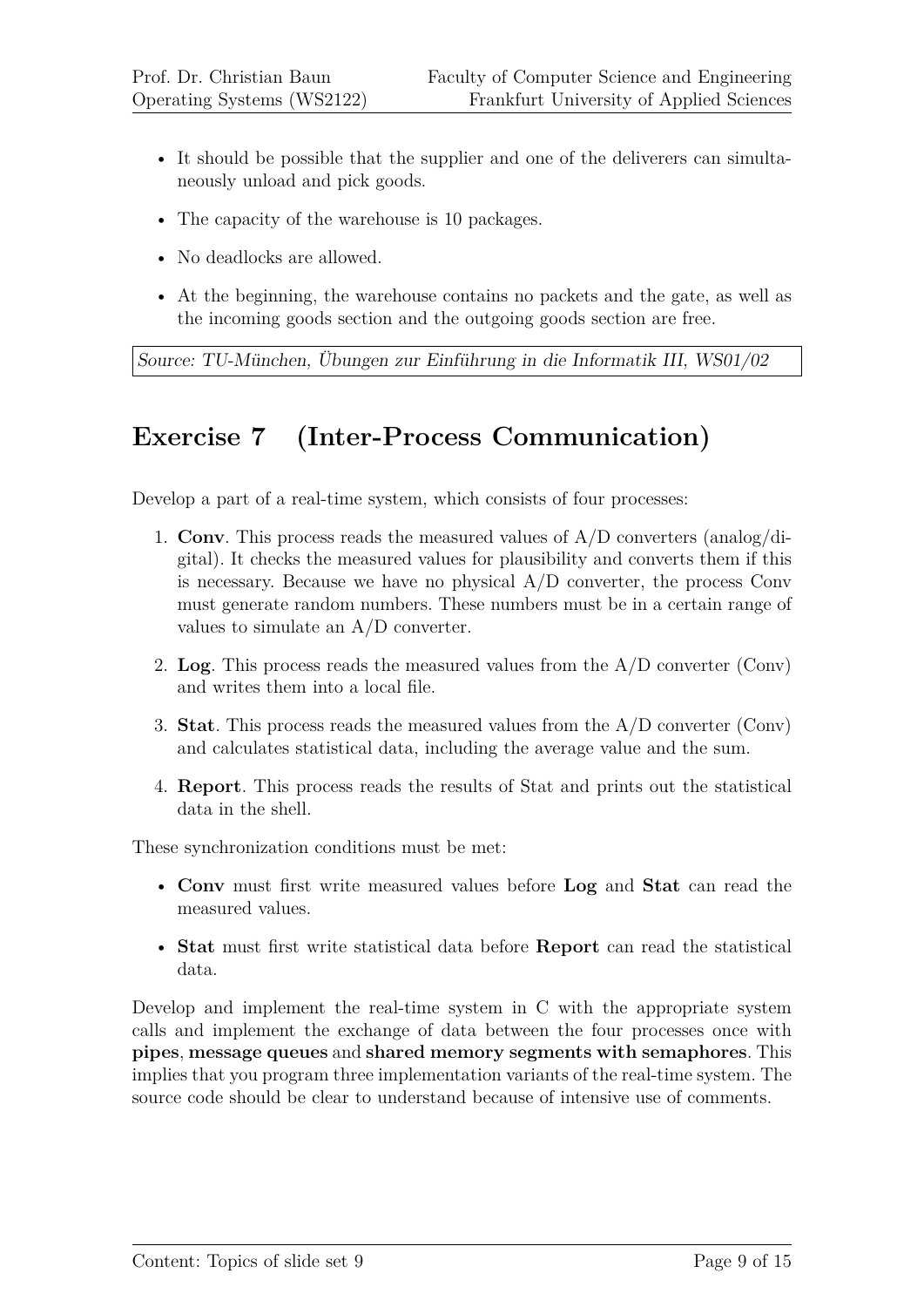#### **Approach**

The processes Conv, History, Stats and Reports are parallel processes, which are implemented via infinite loops. Implement a framework for the start of the infinite processes with the system call fork. Monitor your parallel processes with appropriate commands like top, ps and pstree and determine the parent-child relations.

The program can be terminated with the key combination  $\text{Ctrl}-C$ . To realize this, you need to implement a signal handler for the signal SIGINT. Please make sure that when the program is terminated, all occupied resources (message queues, shared memory segments, semaphores) are released.

Develop and implement the following three variants where the exchange of data between the four processes works once with **pipes**, **message queues** and **shared memory segments with semaphores**.

Monitor the message queues, shared memory segments and semaphores with the command ipcs. With ipcrm it is possible to erase message queues, shared memory segments and semaphores if your program incorrectly missed to free these occupied resources.

# **Exercise 8 (Shell Scripts, Data Compression)**

- 1. Program a shell script, which creates a file testdata.txt.
	- The file should be filled with zeros.
	- The zeros provides the virtual device file /dev/zero. (Examples: dd if=/dev/zero of=/path/to/file bs=512 count=1
	- The file size should be at least 128 and 512 kB maximum.
	- How large the file becomes, should be specified randomly via RANDOM.

```
1 #!/bin/bash
2 #
3 # Skript : testdaten_erzeugen . bat
4 #
5 # falls Ordner nicht vorhanden , Ordner erzeugen
6
7 VERZEICHNIS =/ tmp / testdaten
8 DATEINAME = testdata . txt
9
10 if [ ! -d $VERZEICHNIS ] ; then
11 if mkdir $VERZEICHNIS ; then
12 echo "Ein Verzeichnis für Testdaten wurde erstellt."
13 else
14 echo " Es konnte kein Verzeichnis erstellt werden . "
15 fi
```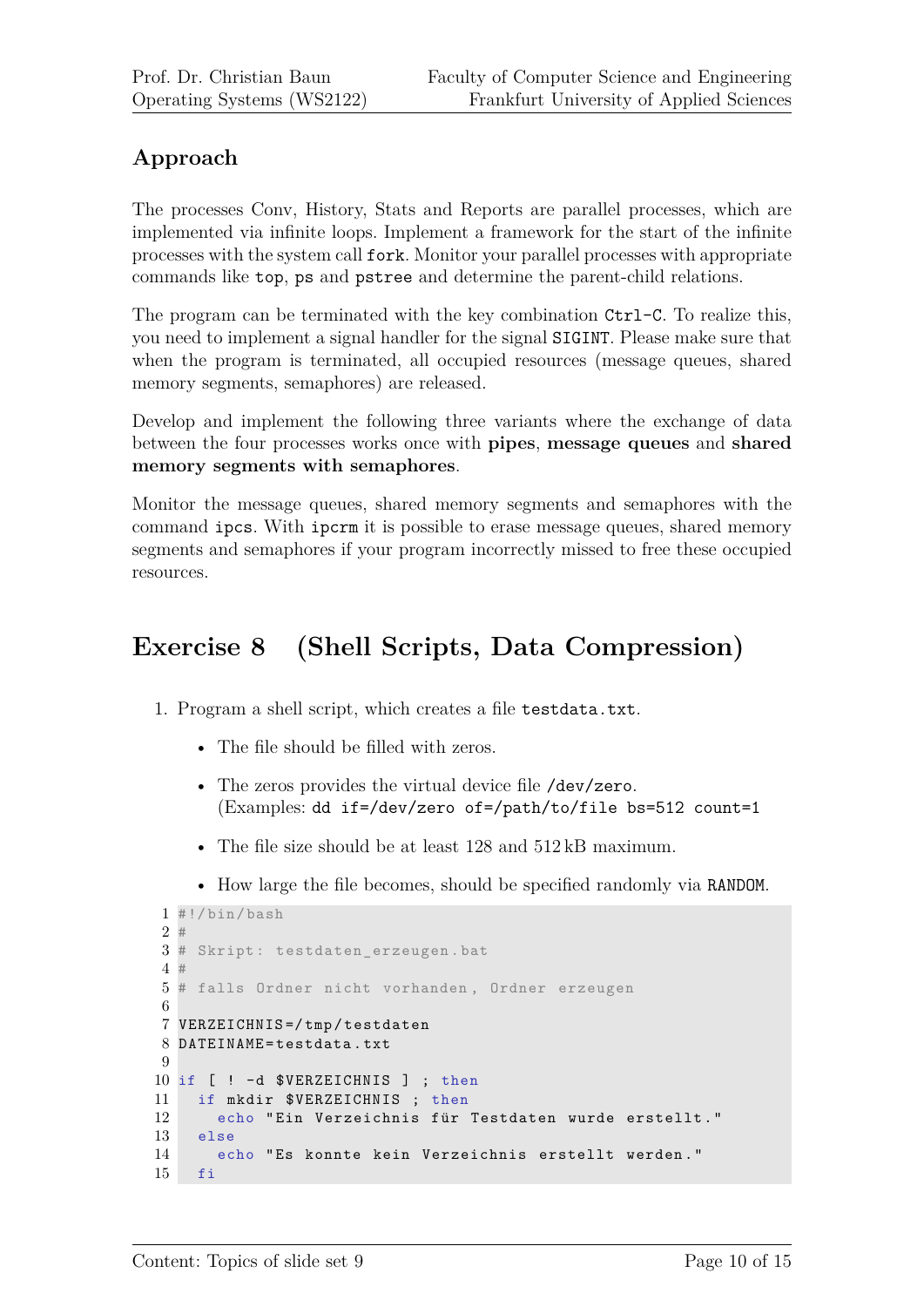```
16 else
17 echo "Ein Verzeichnis für Testdaten existiert schon."
18 exit 1
19 fi
20
21 if touch `echo "$VERZEICHNIS/$DATEINAME" ; then
22 # Zufallszahl zwischen 128 und 512 erstellen
23 ZUFALLSZAHL='awk - vmin=128 - vmax=512 'BEGIN { srand (); print
     int ( min + rand() * ( max - min + 1)) '
24 # Die Datei mit Nullen füllen
25 `dd if =/ dev / zero of = $VERZEICHNIS / $DATEINAME bs = $ZUFALLSZAHL
     count = 1K26 echo "Eine Datei für Testdaten wurde erstellt."
27 else
28 echo " Es konnte keine Datei erstellt werden . "
29 exit 1
30 fi
```
- 2. Program a shell script, which reads a file name as command line argument.
	- The shell script should check the file to find out if it is a file, a link or a directory.
	- If it is a file, the user should have with select these options to choose from:
		- 1) ZIP
		- 2) ARJ
		- 3) RAR
		- 4) GZ
		- 5) BZ2
		- 6) All
		- 7) Exit
	- If the user selects a compression algorithm, the file should be compressed with this compression algorithm and the file name should be adjusted accordingly. The file size of the original file and the file size of the compressed file should be printed out both for comparison reasons. e.g.:

| testdata.txt     | $<$ filesize $>$      |
|------------------|-----------------------|
| testdata.txt.rar | <filesize></filesize> |

• If the user selects the option (All), the script should compress the file with all compression algorithms and print out the file size of the original file and the file sizes of the compressed files for comparison reasons.

| testdata.txt     | <filesize></filesize> |
|------------------|-----------------------|
| testdata.txt.zip | <filesize></filesize> |
| testdata.txt.arj | <filesize></filesize> |
| testdata.txt.rar | <filesize></filesize> |
| testdata.txt.gz  | <filesize></filesize> |
|                  |                       |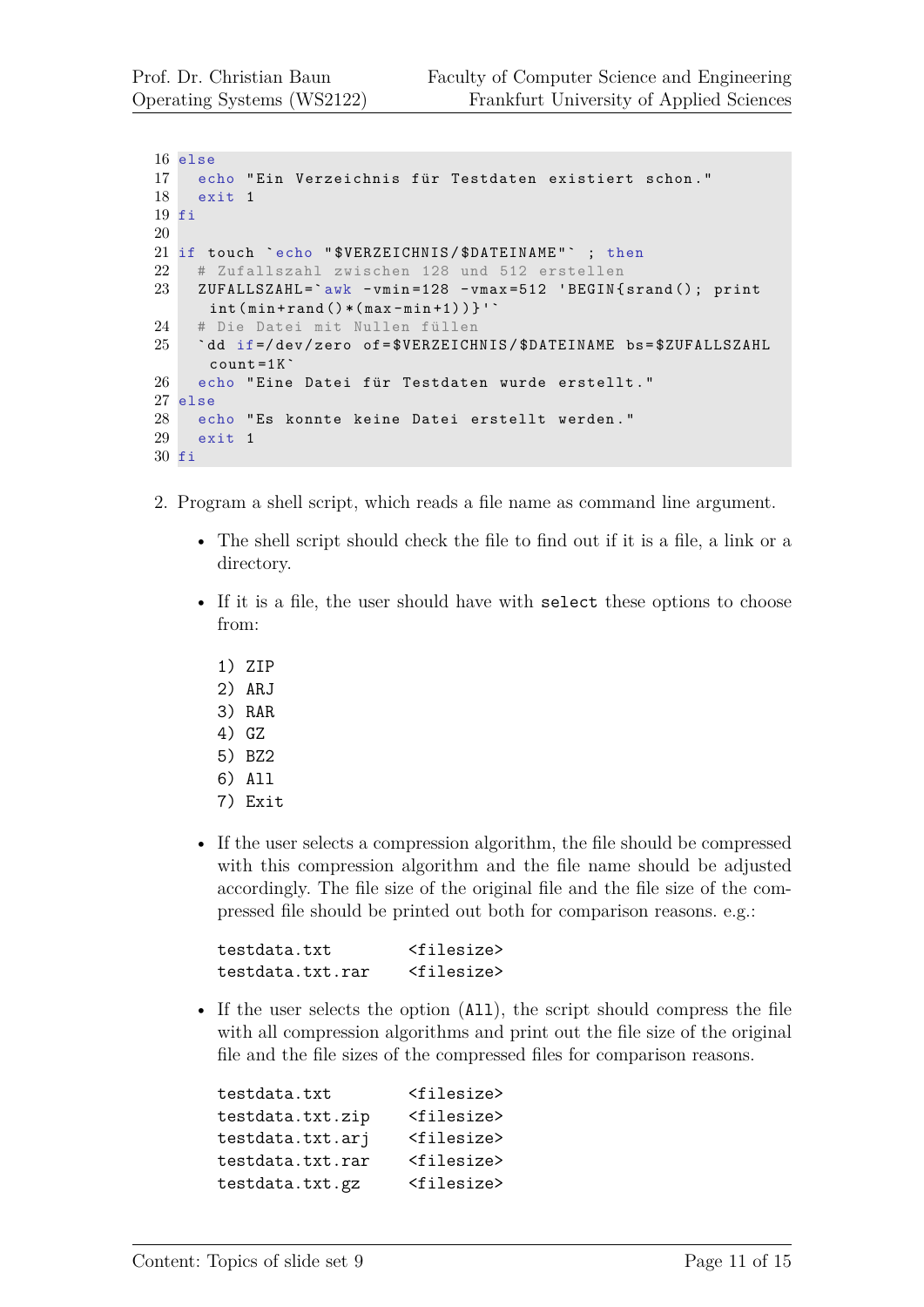```
testdata.txt.bz2 <filesize>
1 \#!/bin/bash
2 #
3 # Skript : archivieren .bat
4 #
5 # Funktion zum komprimieren einer Datei via ZIP
6 zip_packen () {
7 if zip -r $1 . zip $1 ; then
8 echo " Die Datei $1 wurde via ZIP komprimiert . "
9 else
10 echo " Die Kompression der Datei $1 via ZIP ist
     fehlgeschlagen . "
11 fi
12 }
13
14 # Funktion zum komprimieren einer Datei via ARJ
15 arj_packen () {
16 if arj a $1 . arj $1 ; then
17 echo " Die Datei $1 wurde via ARJ komprimiert . "
18 else
19 echo " Die Kompression der Datei $1 via ARJ ist
     fehlgeschlagen . "
20 fi
21 }
22
23 # Funktion zum komprimieren einer Datei via RAR
24 rar_packen () {
25 if rar a $1 . rar $1 ; then
26 echo " Die Datei $1 wurde via RAR komprimiert . "
27 else
28 echo " Die Kompression der Datei $1 via RAR ist
     fehlgeschlagen . "
29 fi
30 }
31
32 # Funktion zum komprimieren einer Datei via GZ
33 gz packen () {
34 if gzip -c $1 > $1 . gz ; then
35 echo " Die Datei $1 wurde via GZ komprimiert . "
36 else
37 echo " Die Kompression der Datei $1 via GZ ist
     fehlgeschlagen . "
38 fi
39 }
40
41 # Funktion zum komprimieren einer Datei via BZ2
42 bz2_packen () {
43 if bzip2 - zk $1 ; then
44 echo " Die Datei $1 wurde via BZ2 komprimiert . "
45 else
46 echo " Die Kompression der Datei $1 via BZ2 ist
     fehlgeschlagen . "
47 fi
48 }
49
```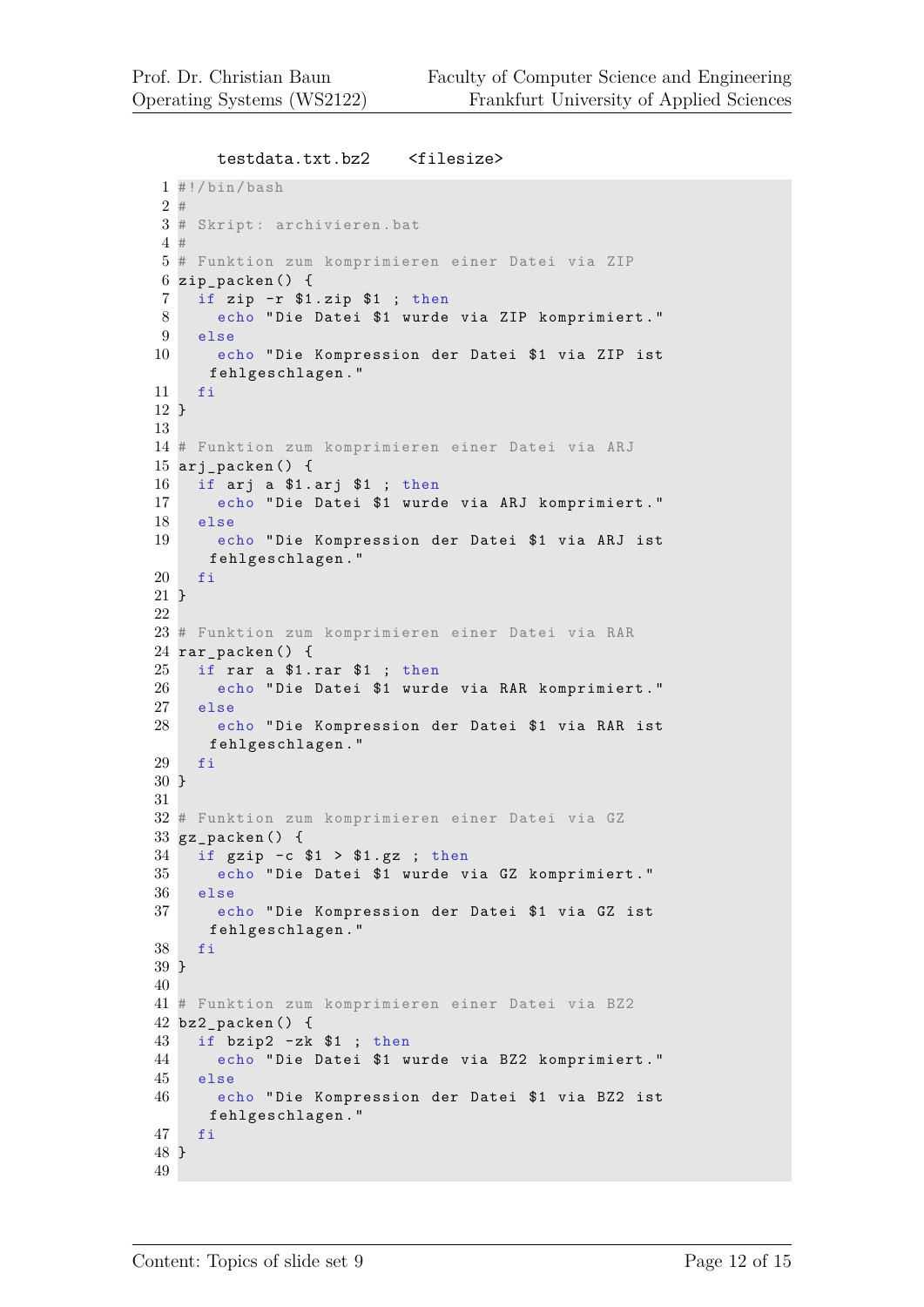```
50 # Untersuchen ob die als Kommandozeilenargument ü bergebene
     Datei existiert
51 if [ ! -e $1 ] ; then
52 # Die Datei existiert nicht .
53 echo " Die Datei $1 existiert nicht . "
54 # Das Skript beenden .
55 exit 1
56 fi
57
58 # Untersuchen ob die Datei ein Verzeichnis ist.
59 if [ -d $1 ] ; then
60 echo " Das Kommandozeilenargument ist ein Verzeichnis . "
61 exit
62 elif [ -L $1 ] ; then
63 echo " Das Kommandozeilenargument ist ein symbolischer Link . "
64 exit
65 elif [ -f $1 ] ; then
66 echo "Das Kommandozeilenargument ist eine reguläre Datei."
67
68 # Auswahlm ö glichkeiten ausgeben .
69 select auswahl in ZIP ARJ RAR GZ BZ2 Alle Beenden
70
71 do
72 if [ "$auswahl" = "ZIP" ]; then
73 zip_packen $1
74 ls - lh $1 |awk '{ print $9 , $5 }'
75 ls - lh $1 . zip |awk '{ print $9 , $5 }' | column -t
76 exit
77 elif [ "$auswahl" = "ARJ" ] ; then
78 arj_packen $1
79 ls - lh $1 |awk '{ print $9 , $5 }'
80 ls - lh $1 . arj |awk '{ print $9 , $5 }' | column -t
81 exit
82 elif [ "$auswahl" = "RAR" ] ; then
83 rar packen $1
84 ls - lh $1 |awk '{ print $9 , $5 }'
85 ls - lh $1 . rar |awk '{ print $9 , $5 }' | column -t
86 exit
87 elif [ "\texttt{\$auswahl" = "GZ" }] ; then
88 gz_packen $1
89 ls - lh $1 |awk '{ print $9 , $5 }'
90 ls - lh $1 . gz |awk '{ print $9 , $5 }' | column -t
91 exit
92 elif [ "$auswahl" = "BZ2" ]; then
93 bz2_packen $1
94 ls - lh $1 |awk '{ print $9 , $5 }'
95 ls - lh $1 . bz2 |awk '{ print $9 , $5 }' | column -t
96 exit
97 elif [ "$auswahl" = "Alle" ]; then
98 zip_packen $1
99 arj_packen $1
100 rar_packen $1
101 gz_packen $1
102 bz2_packen $1
103 ls - lh $1 * | awk '{ print $9 , $5 }' | column -t
104 exit
```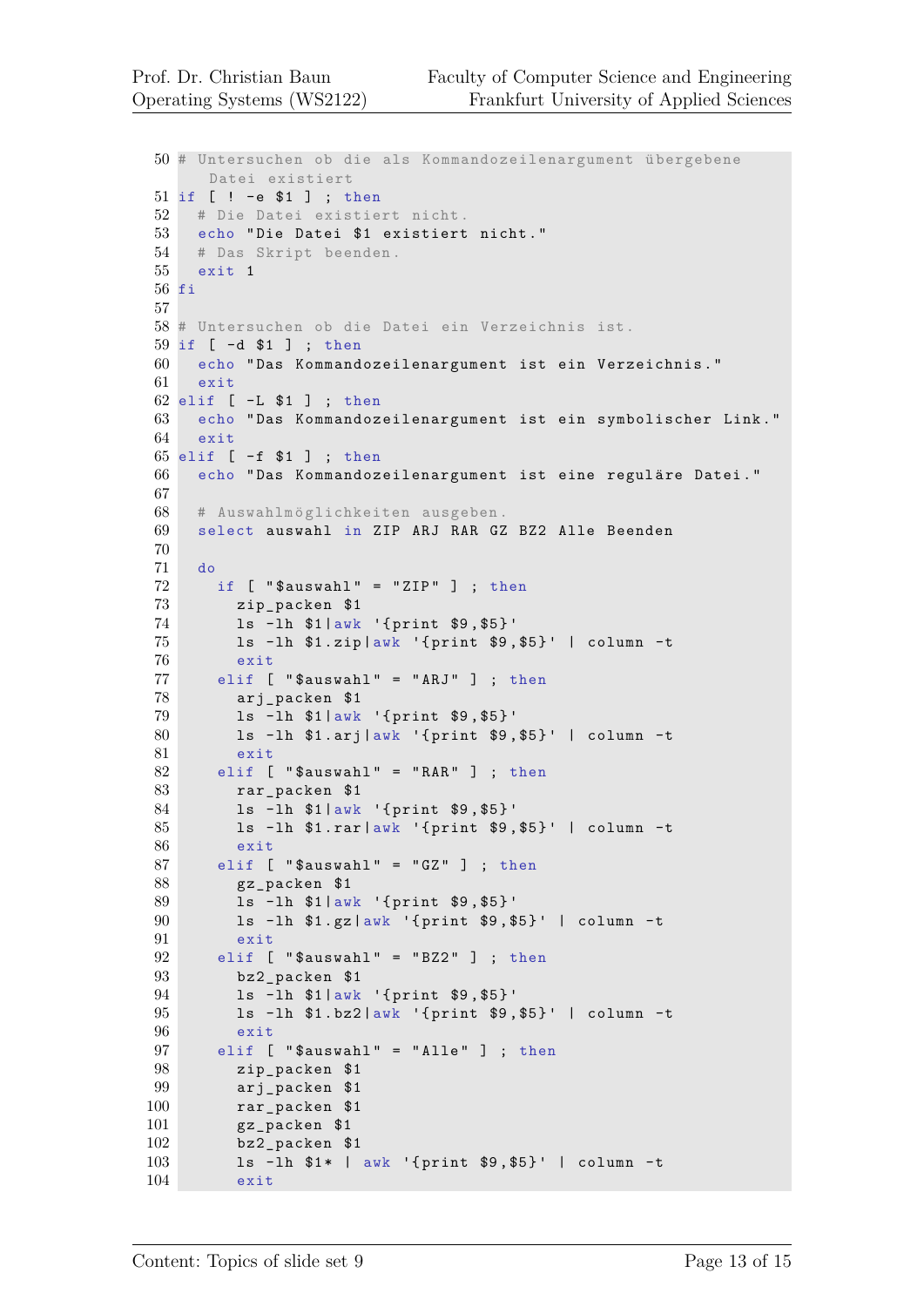```
105 else [ "$auxwahl" = "Beenden"]
106 echo "Das Skript wird beendet."
107 exit
108 fi
109 done
110 else
111 exit 1
112 fi
```
3. Test the shell script with the generated file testdata.txt. What is the result?

### **Exercise 9 (Shell Scripts, File Browser)**

Program a shell script, which implements a file browser via select.

- The list of files and directories in the current directory should be printed out and the individual entries should be selectable.
- If a file is selected, the file name with the extension, the number of characters, words and lines as well as an information about the file content is printed out. e.g.:

```
<Filename>.<Extension>
Characters: <Number>
Lines: <Number>
Words: <Number>
Content: \langleInformation>
```
Information about the number of characters, words and lines of a file returns the command wc. Information about the contents of a file provides the command file.

- If a directory is selected, the script should navigate into that directory and print out the files and directories in that directory.
- It should also be possible to move up the directory tree into the directory's parent directory (cd ..).

```
1 !/ bin / bash
2 \pm3 # Skript : datei_browser .bat
4 #
5 file = " "
6
7 while true
8 do
9 if [ " $file " == " .. " ] ; then
10 # In der Verzeichnisstruktur eine Ebene höher gehen
11 cd ..
```